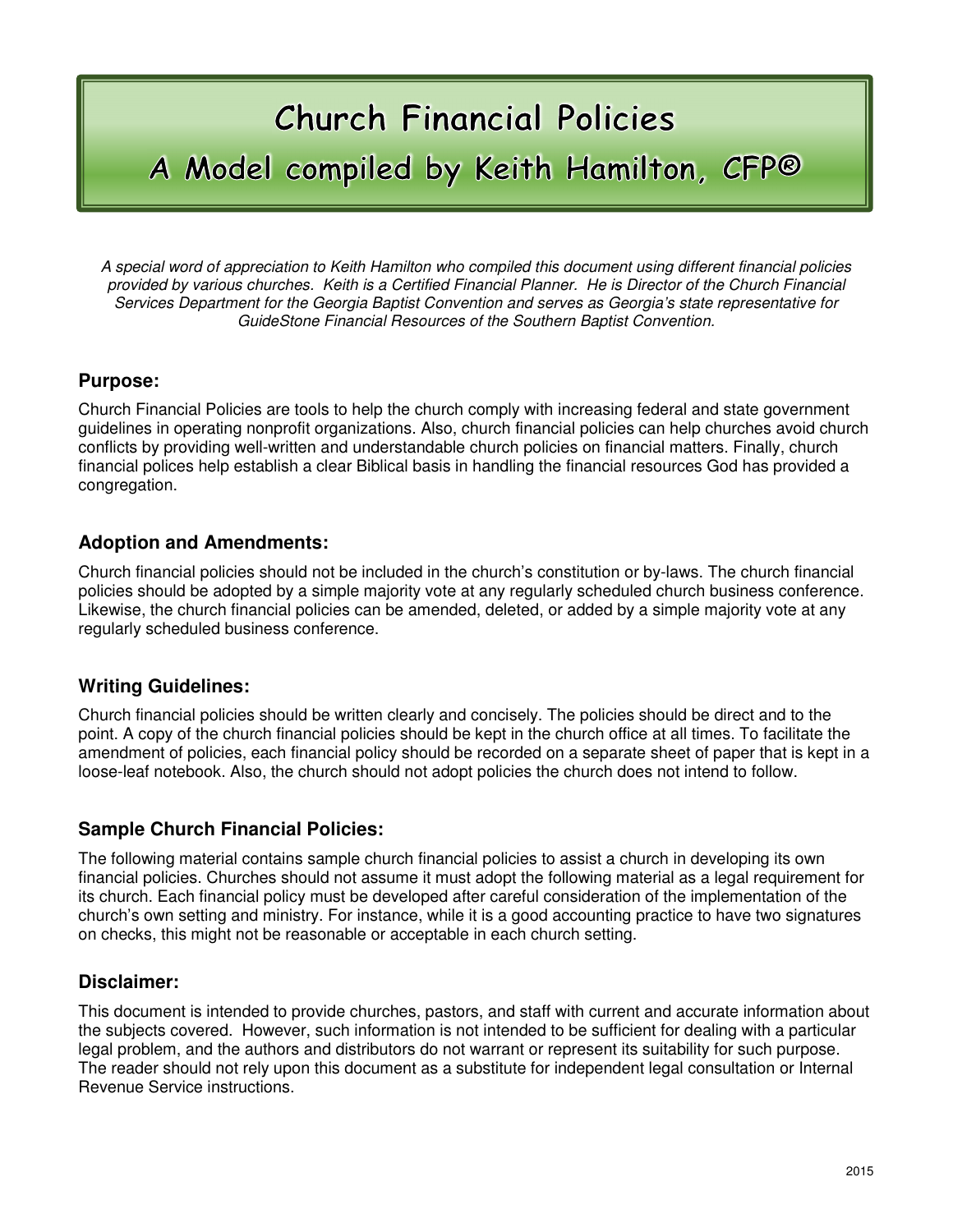# **Model Baptist Church Church Financial Policies**

## **Biblical Basis**

 "Having land, sold it, and brought the money, and laid it at the apostles' feet." Acts 4:37 (KJV) The financial responsibility of the church is to be a wise steward of the resources God has entrusted to this fellowship. The church is accountable to its membership to make sure the resources of the church are handled with the highest level of trust and integrity as possible. Ultimately, the church is responsible to God for the stewardship of its funds. If a financial conflict arises, the instruction in Matthew 18 should be followed as a guiding principle.

## **Stewardship Emphasis**

The church needs to conduct an on-going stewardship emphasis. The emphasis can be delivered through a special program, sermon series, or campaign.

## **Unrestricted Gifts**

Members are encouraged to support the ministry of the church through regular gifts and offerings to the church's general operating budget. The general operating budget is a comprehensive spending plan for the church's ministries.

# **Designated Gifts**

Individuals can give designated gifts for the ministry of the church. However, the designated fund must be established before the church receives the cash or cash equivalent designated gift.

If the designated gift is a gift of property, not cash or cash equivalent, then the church or finance committee reserves the right to use the property for the purpose of the church. The church or finance committee will try to honor the intention of the donor, but the finance committee or church reserves the authority to use or dispose of the property that best fosters the church's ministry.

- 1. The process of establishing a designated fund by the church:
- 2. Any member of the church or community may request the establishment of a designated fund.
- 3. The member must present a verbal or written request to the church or finance committee.
- 4. The church or finance committee must approve the establishment of the requested designated fund.
- 5. Before the church accepts a contribution for a designated purpose, a designated fund must be approved.
- 6. If the finance committee or the church fails to approve a request for a designated fund, the designated fund cannot be established and the church will not receive any money.
- 7. A list of contributors and their contributions is maintained for Internal Revenue Service record-keeping requirements

The established designated fund must meet the following requirements in writing by the finance committee or church:

- 1. The purpose of the fund and how it furthers the mission of the church must be stated.
- 2. Procedure on how the fund will be spent must be recorded.
- 3. The procedure on how the fund can be closed should be stated.
- 4. The policy should state how to disperse any money left in the fund after the fund is closed.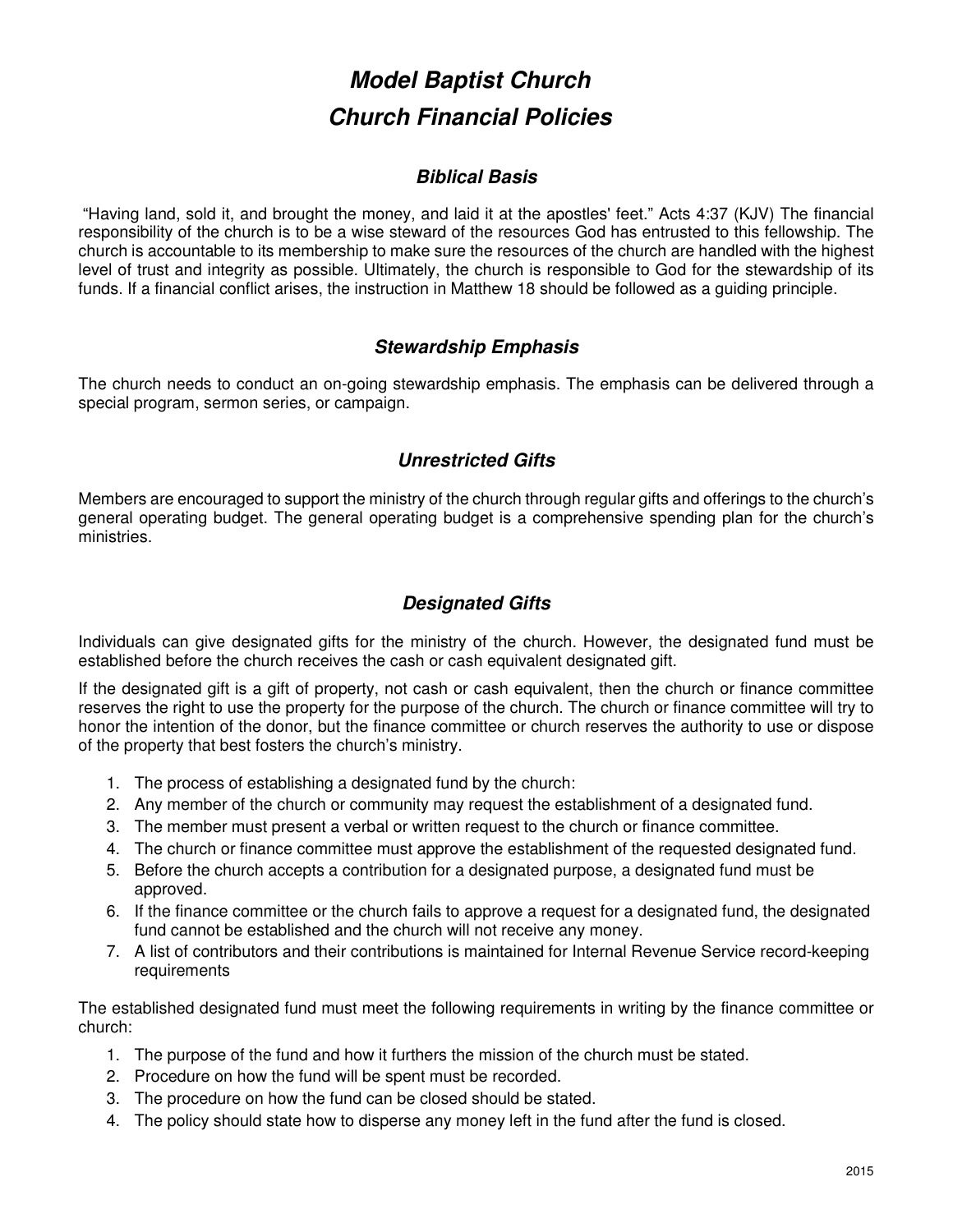#### **Benevolence Fund**

The church, in exercise of its religious and charitable purposes, has established a benevolence fund to assist persons in financial need. The church welcomes contributions to the fund. The administration of the fund, including all disbursements, is subject to the exclusive control and discretion of the benevolence committee or church. The benevolence committee may consider recommendations from anyone, but the committee is not bound in any way to honor the recommendations. Donors will not be permitted to recover a contribution because the committee failed to honor the donor's recommendation.

The church recognizes that assisting persons in financial need is a continuing mission of the church and has established this fund as an ongoing fund. Should at any time in the future the church vote to close this fund, all money in the fund at that time will go in the general budget of the church.

Also, the benevolence committee or church should record the required Internal Revenue Service documentation for benevolence requests. The following documentation for benevolence requests should be recorded for accurate record keeping:

- 1. A complete description of the assistance.
- 2. The purpose for which the aid was given.
- 3. The church or benevolence committee's criteria for disbursing assistance under the benevolence fund.
- 4. How the recipients were selected.
- 5. The name, address, and amount distributed to each recipient.
- 6. Any relationship between a recipient and officers, directors, or key employees or substantial contributors to the Church.

# **Building and Grounds Fund**

The church, in exercise of its religious purposes, has established a building and grounds fund to maintain the church building, grounds, and equipment. The church welcomes contributions to the fund. The administration of the fund, including all disbursements, is subject to the control and discretion of the building and grounds committee or church. The committee may consider recommendations from anyone, but in no event is the committee bound in any way to honor the recommendations. Donors will not be permitted to recover a contribution on the grounds that the committee failed to honor the donor's recommendation.

The church recognizes that maintaining the church building, grounds, and equipment is a practice of good stewardship and has established this fund as an ongoing fund. Should at any time in the future the church vote to close this fund, all money in the fund at that time will go in the general budget of the church.

# **Property Fund**

The church, in exercise of its religious purposes, has established a property fund to provide for the future needs of the church for major repairs, major remodeling, expansion, or construction of facilities for the church. The church welcomes contributions to the fund. The administration of the fund, including all disbursements, is subject to the control of the property committee or church. The church may consider recommendations from anyone, but in no event is the church bound in any way to honor the recommendations. Donors will not be permitted to recover a contribution on the grounds that the church failed to honor the donor's recommendation.

The church recognizes that planning for future needs is a practice of good stewardship and has established this fund as an ongoing fund. Should at any time in the future the church vote to close this fund, all money in the fund at that time will go in the general budget of the church.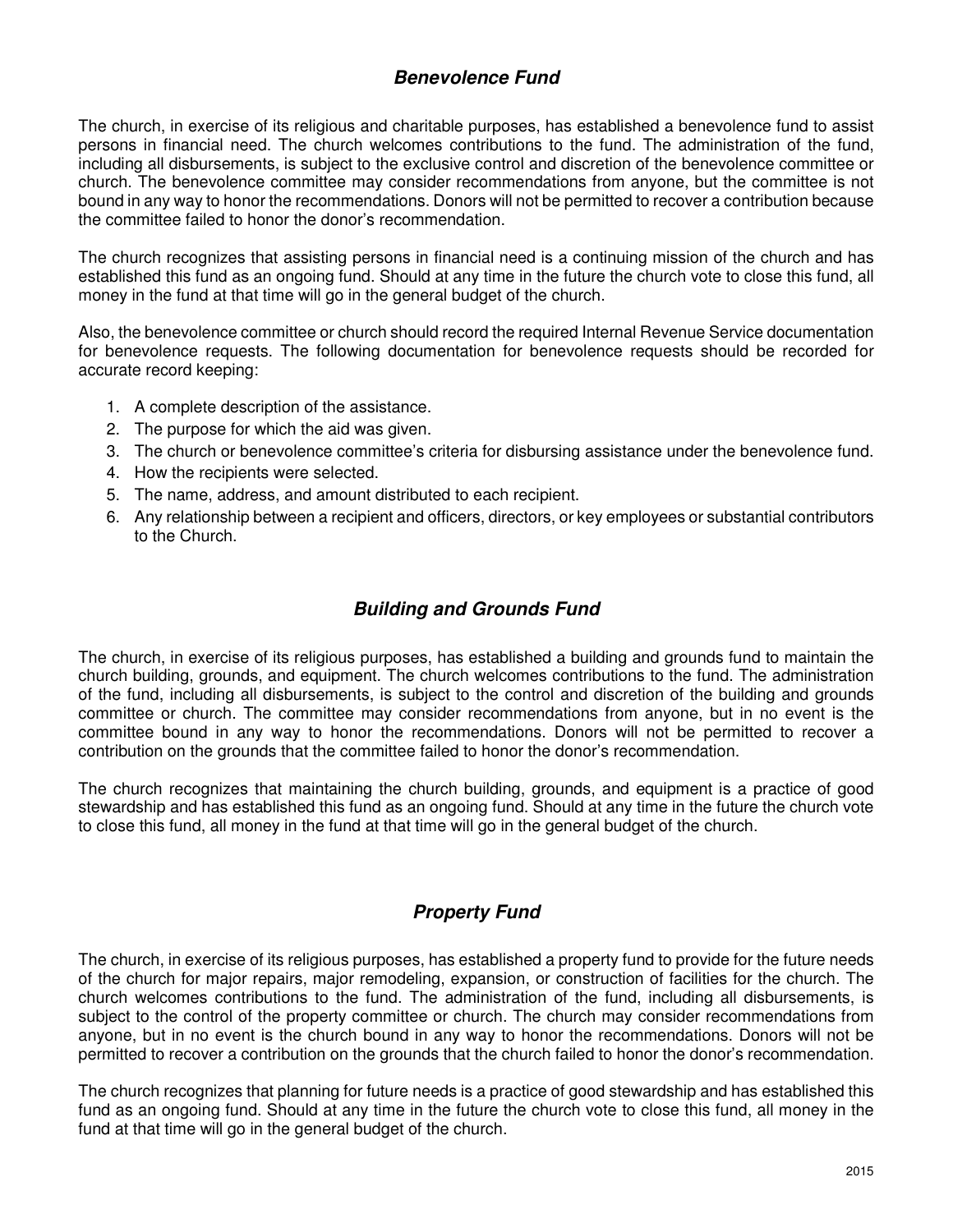#### **Missions Fund**

The church, in exercise of its religious purposes and mission, has established a missions fund to provide resources for the church, church members, or other worthy persons or organizations spreading the gospel of Jesus Christ. The fund can also provide resources to church members or other worthy individuals for short-term mission trips or support of long-term missions. The church welcomes contributions to the fund. The administration of the fund, including all disbursements, is subject to the control and discretion of the missions committee or church. The missions committee may consider recommendations from anyone, but in no event is the committee bound in any way to honor the recommendations. Donors will not be permitted to recover a contribution on the grounds that the committee failed to honor the donor's recommendation.

The church recognizes that spreading the gospel is the primary purpose of the church and has established this fund as an ongoing fund. Should at any time in the future the church vote to close this fund, all money in the fund at that time will go in the general budget of the church.

# **Ministry Fund**

The church, in exercise of its religious purposes and mission, has established a ministry fund to provide resources for the church and its various ministries. The ministries are, but not limited to, the following: music ministry, children's ministry, youth ministry, adult ministry, senior adult ministry, Sunday School, WMU, Men's Ministries, Discipleship Training, and evangelism. The church welcomes contributions to the fund and donations may be requested for a specific ministry of the church provided the church has budgeted funds in the general budget for that ministry. The administration of the fund, including all disbursements, is subject to the control and discretion of the finance committee or church. The finance committee or church may consider recommendations from anyone, but in no event is the finance committee bound in any way to honor the recommendations. Donors will not be permitted to recover a contribution on the grounds that the finance committee or church failed to honor a donor's recommendation.

The church recognizes that ministry is a vital part of the church's purpose and has established this fund as an ongoing fund. Should at any time in the future the church vote to close this fund, all money in the fund at that time will go in the general budget of the church.

# **Love Offering Fund**

The church, in exercise of its religious and charitable purposes, has established a love offering fund. The purpose of the love offering fund is to honor laborers in the field with a financial gift. The church welcomes contributions to the fund. However, the love offering will be considered taxable income to the recipient. The administration of the fund, including all disbursements, is subject to the exclusive control and discretion of the finance committee or church. The finance committee may consider recommendations from anyone, but the committee is not bound in any way to honor the recommendations. Donors will not be permitted to recover a contribution because the committee failed to honor the donor's recommendation.

The church recognizes that the love offering fund is part of the continuing mission of the church and has established this fund as an ongoing fund. Should at any time in the future the church vote to close this fund, all money in the fund at that time will go in the general budget of the church.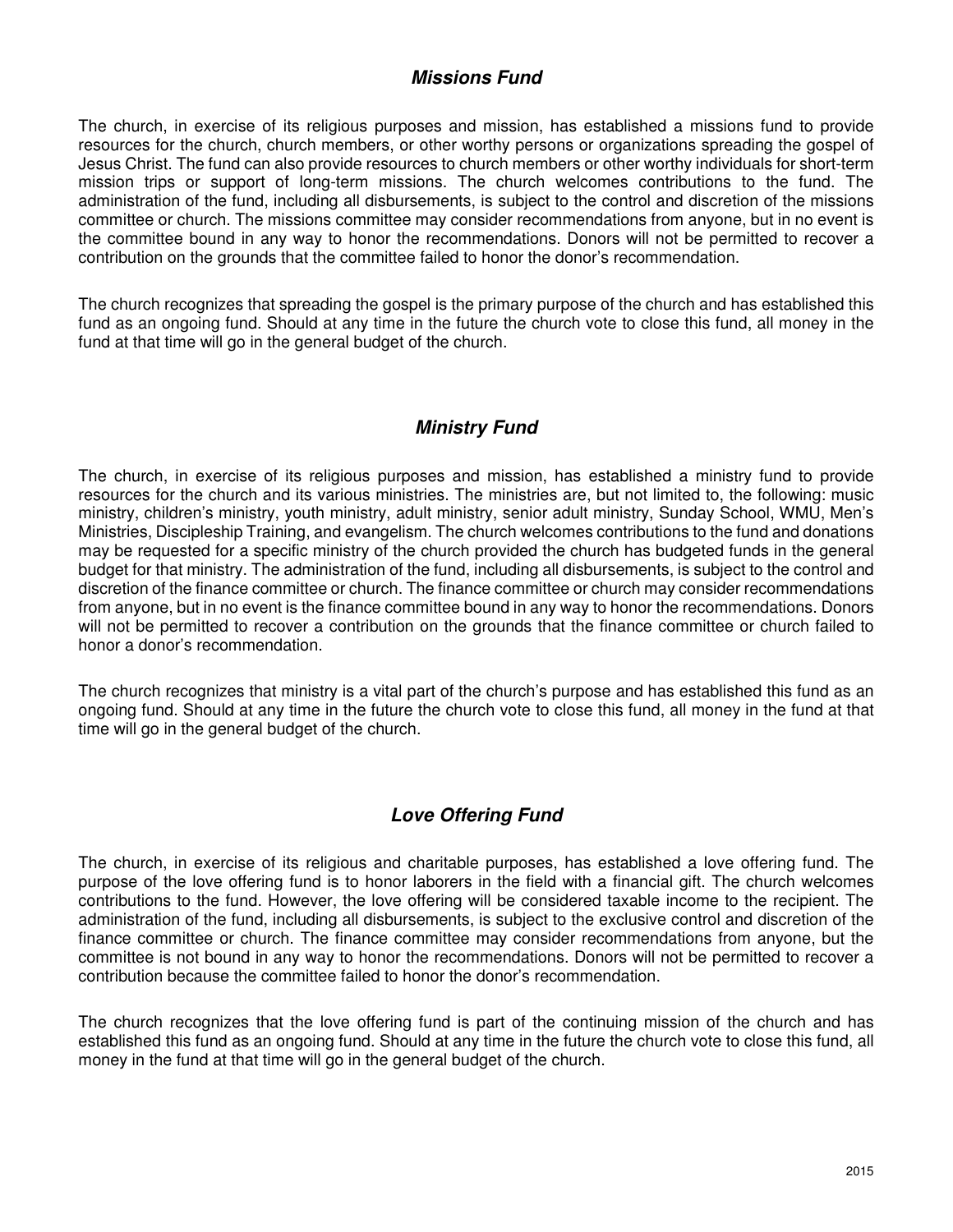#### **Memorial Fund**

The church, in exercise of its religious and charitable purposes, has established a memorial fund to honor the memory of deceased individuals. The church welcomes contributions to the fund in memory of loved ones. The administration of the fund, including all disbursements, is subject to the exclusive control and discretion of the finance committee or church. The finance committee may consider recommendations from anyone, but the committee is not bound in any way to honor the recommendations. Donors will not be permitted to recover a contribution because the committee failed to honor the donor's recommendation.

The church recognizes that the memorial fund is part of the continuing mission of the church and has established this fund as an ongoing fund. Should at any time in the future the church vote to close this fund, all money in the fund at that time will go in the general budget of the church.

#### **Budget Presentation**

The finance committee will present a budget for church adoption at least one month before January 1.

# **Fiscal Year**

The church fiscal year shall begin January 1 and conclude December 31.

# **Financial Records**

The church will be responsible for maintaining adequate financial records at the church facilities. Members can request to review financial records by submitting a written request to the finance committee. The finance committee will make the financial records available with a valid request only. The finance committee will determine which requests are valid. The church financial records or copies will not be removed from the church premises without the finance committee's approval.

# **Financial Reports**

Monthly financial reports of expenditures and receipts shall be made available. At least quarterly, a financial report should be presented to the congregation in a business conference. An annual summary financial report should be prepared for the congregation.

#### **Review of Financial Records**

The financial records of the church shall be reviewed annually by at least a three member ad hoc committee appointed by the finance committee. If the ad hoc committee has a concern over the financial records, then an accountant who is not a church member will be employed to help resolve the concern.

# **Fundraising Events**

The normal practice of financial operations of the church is for members to give their tithes and offerings through the general budget of the church. The finance committee must approve all fundraising events. Contribution credit will not be given for items purchased at a fundraising event.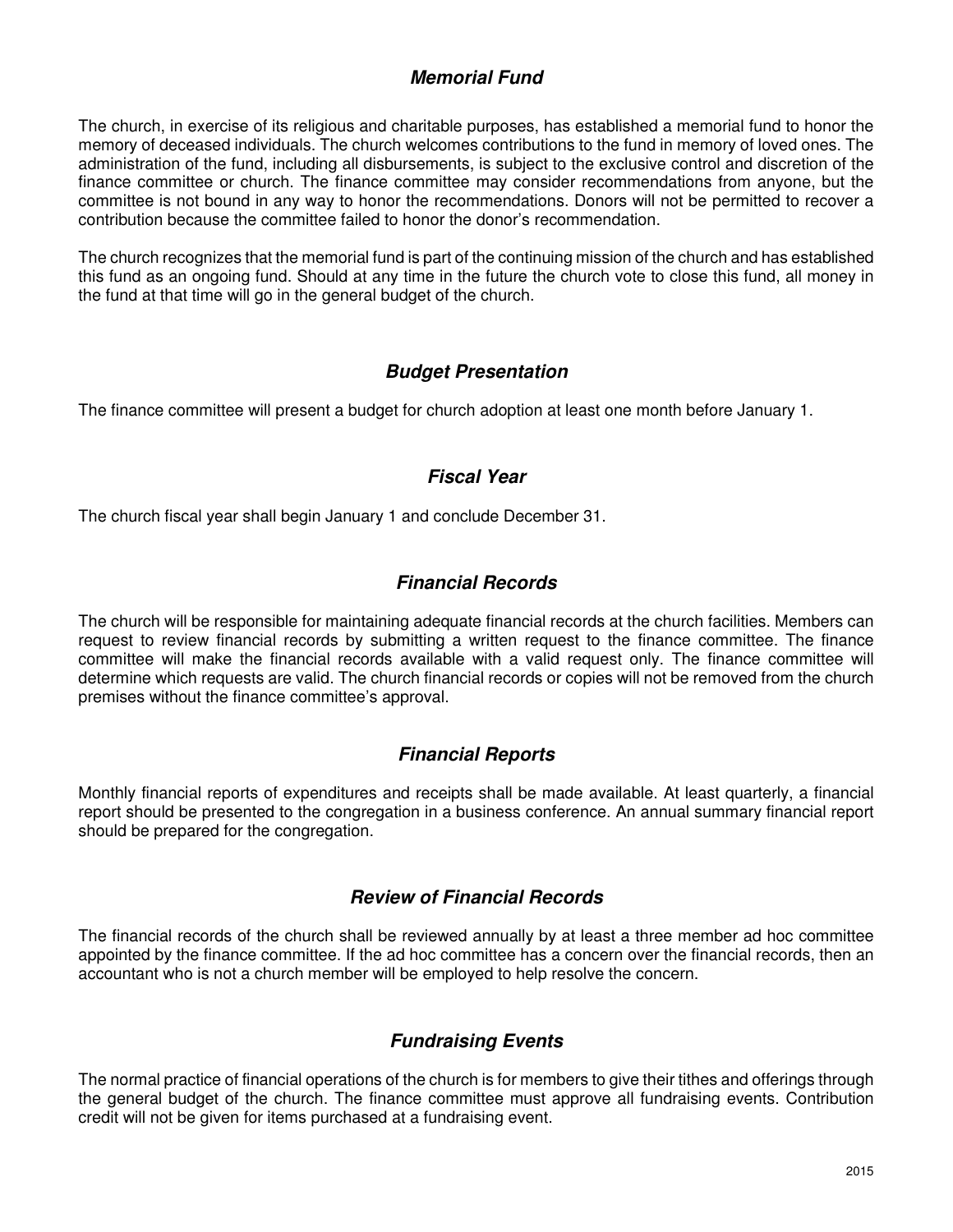#### **Mission Giving**

The church believes in the biblical basis of mission giving as commissioned by the Lord Jesus Christ in Matthew 28:18-20. The church will commit to give at least thirteen to fifteen percent of its unrestricted gifts to mission causes through the Cooperative Program and associational missions.

# **Mission Offerings**

The church supports and accepts the national, state, and associational special mission offerings promoted by the Southern Baptist Convention, the State Baptist Convention, and the Association.

#### **Disbursement of Funds**

The church treasurer and other designated individuals shall be responsible for the disbursement of church funds according to the budget adopted by the church. The finance committee can approve budget overage between church business conferences. Two signatures are required for the disbursement of funds. Likewise, funds shall not be disbursed without an adequate receipt or invoice being provided by the individual requesting the funds. Normally, requests for funds should be given at least one week in advance.

# **Contribution Credit Statements**

If requested, contribution credit statements will be provided to each donor of the church.

# **Church Bank Accounts**

The church treasurer in consultation with the finance committee will be authorized to open and close church bank accounts under the control and authority of the church. Only bank accounts controlled by the church may be allowed to use the church's federal identification number.

#### **Reserve Funds**

The goal of the church will be to maintain two months of reserve funds to be used in the case of emergency or temporary budget shortfall.

#### **Property and Liability Insurance**

The church will insure the church property at the fair market value. At least every two years, the building and grounds committee should review the church's current property and liability insurance coverage. Also, the building and grounds committee should conduct a church safety tour annually.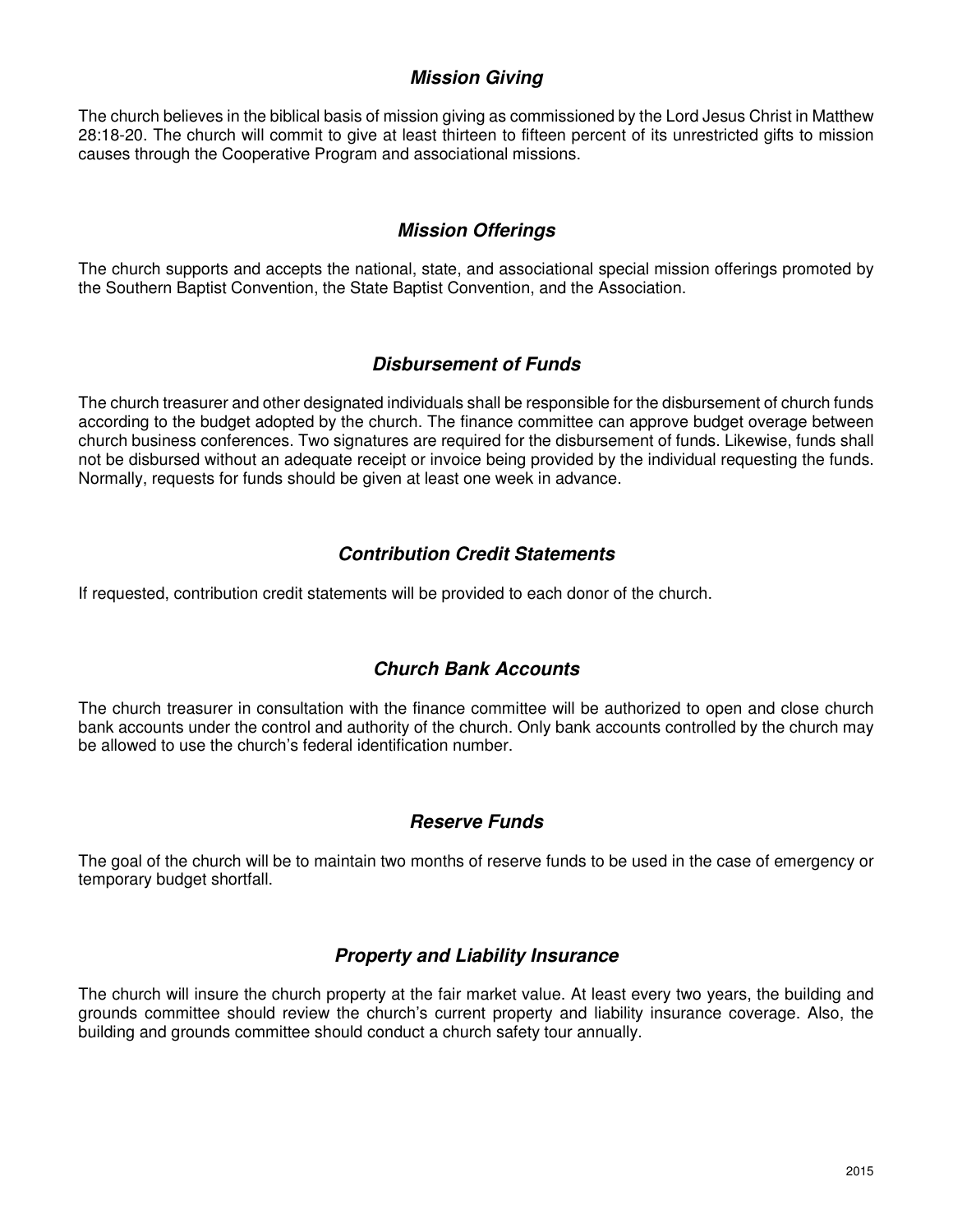## **Church Credit Card Usage Policy**

When goods and services are procured for the church, the vendor should be requested to bill the church so payment can be made directly to the vendor. This is especially important for large purchases since it will allow the finance office to arrange to make incremental payments when needed.

Church credit cards may be made available to church staff members with the finance committee's approval. Annual credit card fees will be charged to the ministry budget line item of the person to whom the card is issued. These cards are to be used only for purchases for use by the church. Statements and sales receipts must be submitted to the church treasurer. Payment will be made directly to the credit card company. Statements must be submitted in a timely manner so as to avoid late charges. Late charges incurred because of late submittal will be the personal responsibility of the individual.

# **Church Usage Fees**

Church members and nonmembers can reserve the church facilities for personal use if the reservation is not in conflict with the church's schedule. The finance committee will be responsible for determining the fees for the usage.

#### **Accountable Reimbursement Policy**

In accordance with IRS regulations 1.162-17 and 1.274-5(e), the Model Baptist Church hereby establishes a reimbursement policy for all ministers and employees with the following terms and conditions:

- 1. The church will reimburse only reasonable ministry-related business expenses incurred by a minister or employee. Subject to budget limitations, such expenses will include:
	- Business use of automobile, up to the current IRS standard mileage rate;
	- Business travel away from home: transportation, lodging and meals on overnight trips;
	- Convention conference and workshop expenses;
	- Educational expenses, if otherwise qualified as an itemized deduction and within IRS limits;
	- Subscriptions, books, and tapes, if related to ministry or employment;
	- Entertainment/hospitality expenses, if business connection requirement is met.
	- Cell phone charges if required for church use only.
- 2. The minister or employee will account for each allowable expense in writing at least every 60 days. Documentation will include the amount, date, place, business purpose and business relationship of each expense. A receipt will accompany the documentation.
- 3. The minister or employee will return advances that exceed actual business expenses within 120 days.

Under this accountable arrangement the church will not report reimbursed amounts as taxable income on the minister or employee's Form W-2. The minister or employee should not report reimbursed amounts as income on Form 1040.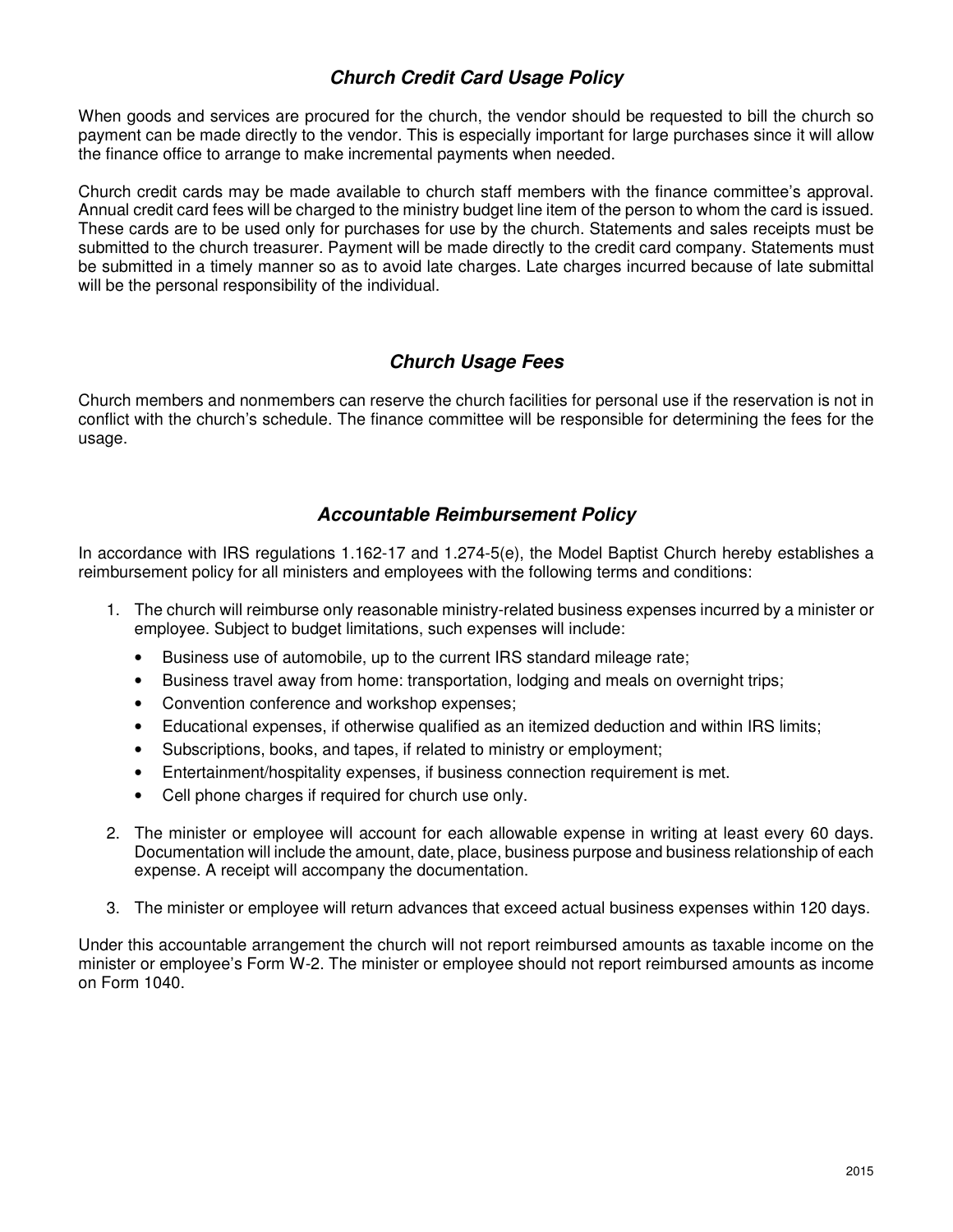# **Sexual Harassment Policy**

Purpose: All employees of Model Baptist Church have the right to work in an environment free from all forms of illegal discrimination and conduct which can be considered harassing, coercive, or disruptive, including sexual harassment. The position of the Model Baptist Church is that sexual harassment is a form of misconduct that undermines the integrity of the employment relationship.

Responsibility: It is the responsibility of the personnel committee and each employee to ensure full compliance with this policy.

Definition: Unwelcome sexual advances, requests for sexual favors, and other verbal and physical conduct of a sexual nature constitute sexual harassment when

- 1. Submission to such conduct is made either explicitly or implicitly as a term or condition of a person's employment.
- 2. Submission to or rejection of such conduct by an individual is used as the basis for employment decisions affecting such individual, or
- 3. Such conduct has the purpose or effect of unreasonably interfering with an individual's work performance or creating an intimidating, hostile, or offensive working environment.

Policy:

- 1. No employee, whether male or female, shall be subject to unsolicited and unwelcome sexual overtures or conduct, either verbal or physical.
- 2. Sexual harassment shall not include occasional and appropriate compliments of a socially acceptable nature.
- 3. Sexual harassment does refer to behavior that is not welcome, that is personally offensive, that debilitates morale, and that, therefore, interferes with work effectiveness.
- 4. Such behavior may result in disciplinary action up to and including dismissal.

Complaints Procedure:

- 1. Complaints of sexual harassment should be brought to the attention of the personnel committee.
- 2. The employee is also free to make the complaint directly to any supervisory personnel.
- 3. Supervisory personnel receiving complaint of sexual harassment shall immediately contact personnel committee.
- 4. After notification of the employee's complaint, a confidential investigation will be initiated immediately by the personnel committee.
- 5. After the investigation has been completed, a determination will be made regarding the resolution of the complaint by the personnel committee.
- 6. The church will cooperate fully with law enforcement officials in a criminal investigation.

Non-Retaliation: This policy prohibits retaliation against employees who bring, in good faith, sexual harassment charges or assist in the investigation of such charges. Any such employee shall not be adversely affected in terms and conditions of employment, nor discriminated against or discharged because of such activity.

Non-Employees: In addition to the above, any complaints of sexual harassment by an employee against vendors or other non-employees who do business with Model Baptist Church or any complaints by a vendor or other non-employee against an employee of the Model Baptist Church shall be reported and investigated in the same manner as stated in this sexual harassment policy.